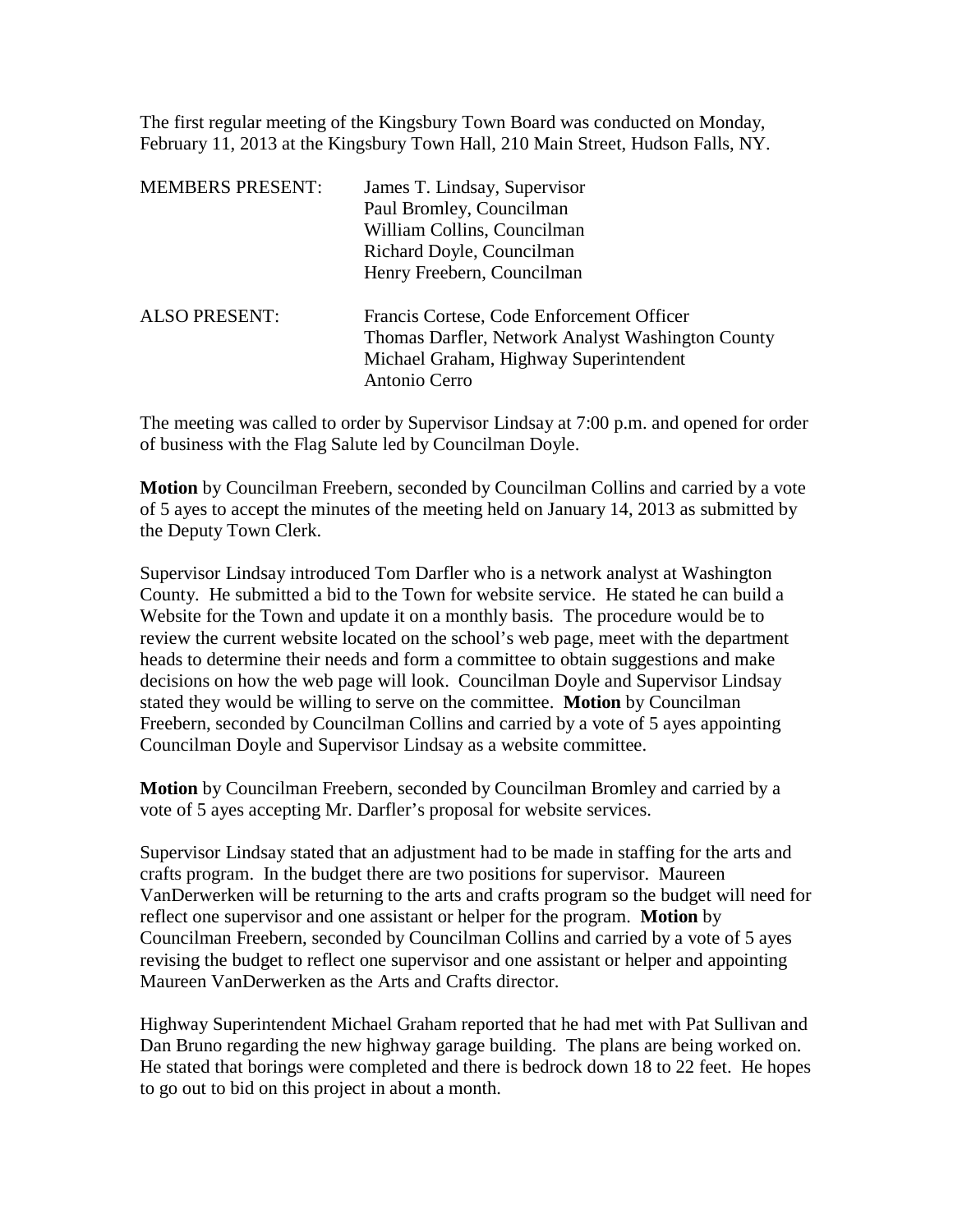Town Clerk Holly Mabb stated that Ann Tougas, a member of the Board of Assessment Review, was appointed in September 2012 but failed to file her oath of office within the 30-day time limit. The Clerk asked the town board to reappoint Ann Tougas to the Board of Assessment Review. **Motion** by Councilman Freebern, seconded by Councilman Collins and carried by a vote of 5 ayes reappointing Ann Tougas as a member of the Board of Assessment Review.

The Town Clerk stated she had received the contract from Washington County Board of Elections for services done by her office to assist during the elections for 2013. She requested authorization to enter into this contract as authorization for Supervisor Lindsay to sign the contract with the Board of Elections. **Motion** by Councilman Bromley, seconded by Councilman Freebern and carried by a vote of 5 ayes authorizing the Town Clerk to enter into the contract with Washington County Board of Elections and authorizing Supervisor Lindsay to sign the contract.

Code Enforcement Officer Cortese reported some changes had been made in the proposed local laws and that each member of the board would be receiving new copies of the laws in a few days. We have public hearings scheduled for February 25 regarding these laws.

Councilman Doyle reported he had received healthcare information at his place of work regarding ObamaCare and wondered how this would affect the Town. A discussion was had. Supervisor Lindsay stated the Town had an insurance broker and he would ask Debbie to attempt to give us some information as changes are being made on a daily basis.

Councilman Bromley questioned the status of the Royal Wood Shavings Manufacturing Inc. matter. Supervisor Lindsay stated they had been put on notice and that the attorneys were scheduled to go to court tomorrow.

## PUBLIC COMMENTS:

Mr. Brett Bull of Pearl Street, Hudson Falls, came before the Town Board to inform them that he has enrolled in a program for nanotec studies through Hudson Valley Community College. When he completes this course, he will be able to obtain a job at Global Foundries with a starting salary of \$55,000.00. He asked the town board to provide him with proof that he had attended our meeting because part of his curriculum was to attend 2 municipal meetings.

Mr. Antonio Cerro of Route 4, Kingsbury, stated he was upset due to the fact that he had received copies of the minutes through the mail with the normal first class postage affixed. Most recently he was sent copies of the minutes but they were sent via certified mail and he felt this was a misuse of taxpayer monies.